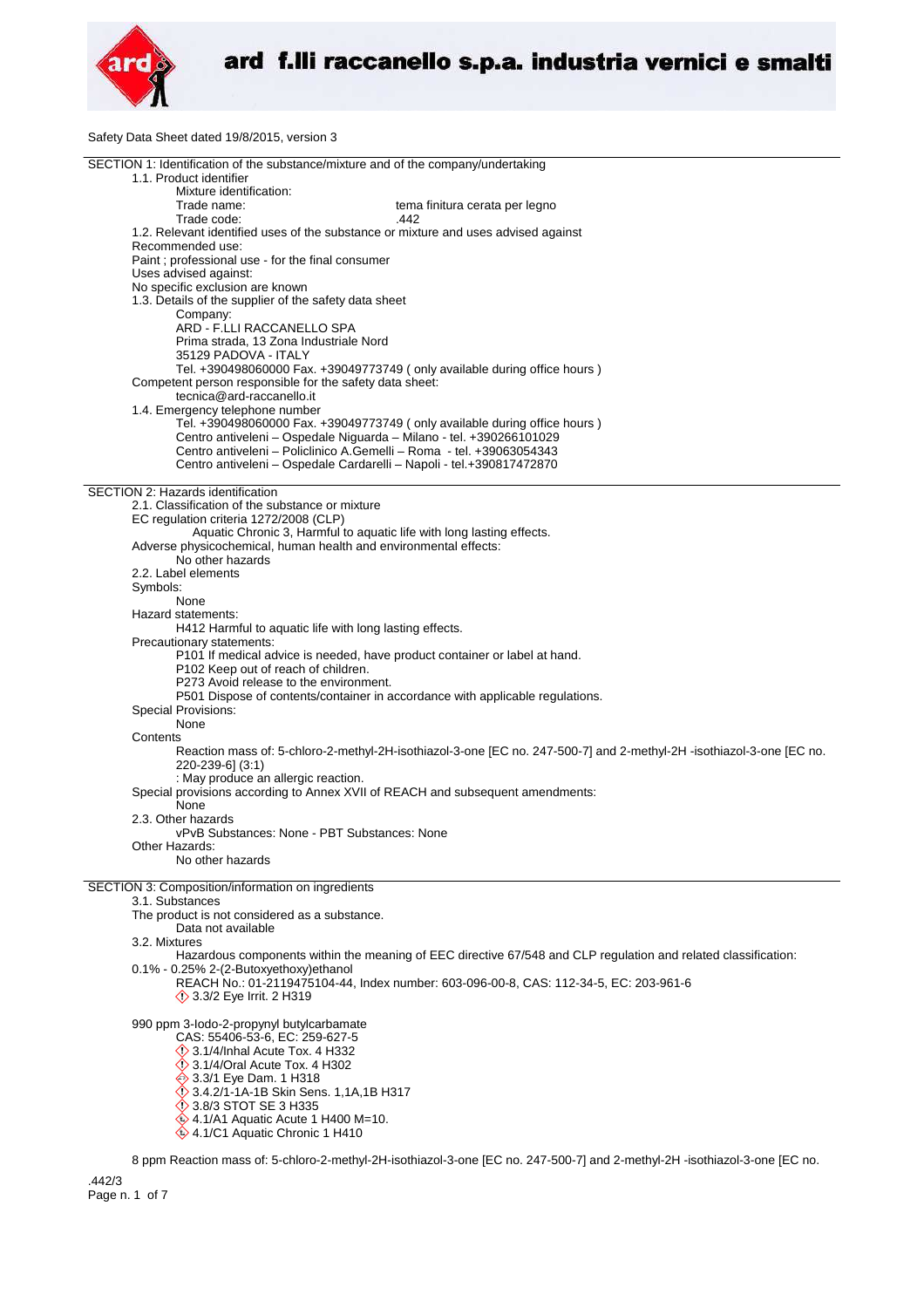Safety Data Sheet 220-239-6] (3:1)

Index number: 613-167-00-5, CAS: 55965-84-9

3.2/1B Skin Corr. 1B H314

- 3.4.2/1-1A-1B Skin Sens. 1,1A,1B H317
- $\hat{\textbf{Q}}$  4.1/A1 Aquatic Acute 1 H400 M=10.
- $\ddot{\diamond}$  4.1/C1 Aquatic Chronic 1 H410 M=10. **♦ 3.1/3/Oral Acute Tox. 3 H301**
- $\stackrel{\triangle}{\Leftrightarrow}$  3.1/3/Dermal Acute Tox. 3 H311
- $\overset{\triangle}{\diamond}$  3.1/3/Inhal Acute Tox. 3 H331

#### SECTION 4: First aid measures

4.1. Description of first aid measures

- In case of skin contact:
	- Wash with plenty of water and soap.
- In case of eyes contact: Rinse immediately with plenty of water and seek medical advice.
- In case of Ingestion:
	- Do not under any circumstances induce vomiting. OBTAIN A MEDICAL EXAMINATION IMMEDIATELY.
- In case of Inhalation: Remove casualty to fresh air and keep warm and at rest.
- 4.2. Most important symptoms and effects, both acute and delayed
	- No known symptoms to date.
- 4.3. Indication of any immediate medical attention and special treatment needed
	- Treatment:
	- Treat symptomatically.

# SECTION 5: Firefighting measures

- 5.1. Extinguishing media
	- Suitable extinguishing media:
	- Irrelevant, the product is not flammable.
	- Extinguishing media which must not be used for safety reasons: None in particular.
	- 5.2. Special hazards arising from the substance or mixture
	- May produce toxic fumes of carbon monoxide if burning.
	- Do not inhale explosion and combustion gases.
	- 5.3. Advice for firefighters
		- Use suitable breathing apparatus . Collect contaminated fire extinguishing water separately. This must not be discharged into drains. Move undamaged containers from immediate hazard area if it can be done safely.

### SECTION 6: Accidental release measures

6.1. Personal precautions, protective equipment and emergency procedures

- Wear personal protection equipment.
- Remove all sources of ignition.
- Remove persons to safety.
	- See protective measures under point 7 and 8.
- 6.2. Environmental precautions

Do not allow to enter into soil/subsoil. Do not allow to enter into surface water or drains.

- Retain contaminated washing water and dispose it.
	- In case of gas escape or of entry into waterways, soil or drains, inform the responsible authorities.
- 6.3. Methods and material for containment and cleaning up Suitable material for taking up: absorbing material, organic, sand.
- Wash with plenty of water.
- 6.4. Reference to other sections
	- See also section 8 and 13

#### SECTION 7: Handling and storage

- 7.1. Precautions for safe handling
	- Avoid contact with skin and eyes, inhalation of vapours and mists.
	- Don't use empty container before they have been cleaned.
	- Contamined clothing should be changed before entering eating areas.
		- Do not eat or drink while working.

See also section 8 for recommended protective equipment.

- 7.2. Conditions for safe storage, including any incompatibilities
	- Keep away from food, drink and feed. Incompatible materials:
	-
	- None in particular.
	- Instructions as regards storage premises:
	- Adequately ventilated premises.
- 7.3. Specific end use(s)
	- None in particular

SECTION 8: Exposure controls/personal protection

8.1. Control parameters

.442/3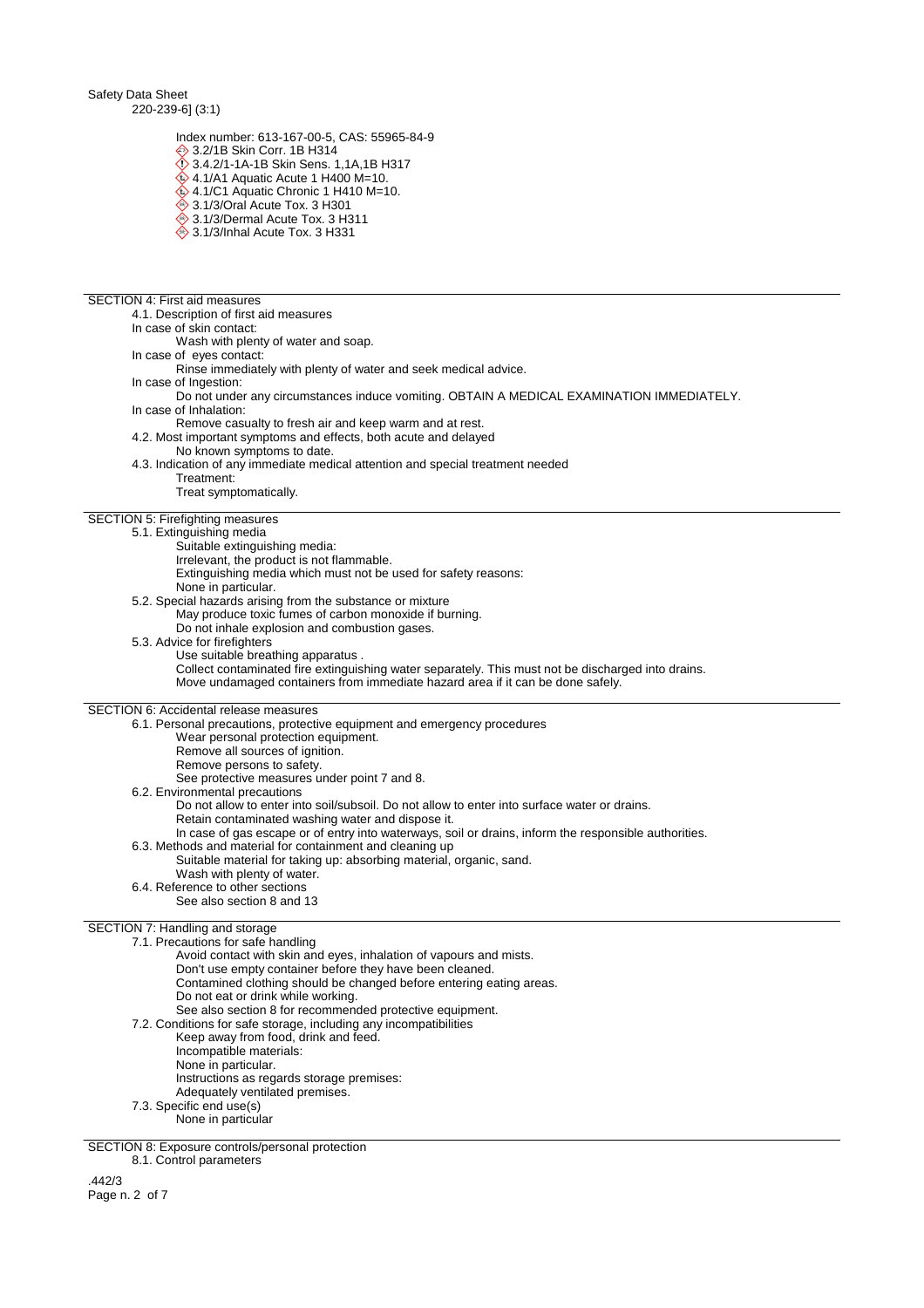| Exposure limit(s):       |                                                                                                                                                                                                                                                                                                                                                                                                                                        |
|--------------------------|----------------------------------------------------------------------------------------------------------------------------------------------------------------------------------------------------------------------------------------------------------------------------------------------------------------------------------------------------------------------------------------------------------------------------------------|
|                          | 2-(2-Butoxyethoxy)ethanol - CAS: 112-34-5                                                                                                                                                                                                                                                                                                                                                                                              |
|                          | OEL EU - LTE(8h): 67.5 mg/m3, 10 ppm - STE: 101.2 mg/m3, 15 ppm - Notes: Bold-type: Indicative                                                                                                                                                                                                                                                                                                                                         |
|                          | Occupational Exposure Limit Values [2,3] and Limit Values for Occupational Exposure [4] (for references see                                                                                                                                                                                                                                                                                                                            |
|                          | bibliography)                                                                                                                                                                                                                                                                                                                                                                                                                          |
|                          | TLV ACGIH - LTE(8h): 66 mg/m3, 10 ppm - Notes: (IFV) - Hematologic, liver and kidney eff                                                                                                                                                                                                                                                                                                                                               |
| <b>DNEL Values:</b>      |                                                                                                                                                                                                                                                                                                                                                                                                                                        |
|                          | 2-(2-Butoxyethoxy)ethanol - CAS: 112-34-5                                                                                                                                                                                                                                                                                                                                                                                              |
|                          | Worker Professional: 67.5 mg/m3 - Exposure: Human Inhalation - Frequency: Long Term, local effects<br>Worker Professional: 67.5 mg/kg - Exposure: Human Inhalation - Frequency: Long Term, systemic effects<br>Worker Professional: 20 mg/kg - Exposure: Human Dermal - Frequency: Long Term, systemic effects<br>Exposure: Human Dermal - Frequency: Long Term, local effects - Endpoint: Hazard Identified but no value<br>available |
| <b>PNEC Values:</b>      |                                                                                                                                                                                                                                                                                                                                                                                                                                        |
|                          | 2-(2-Butoxyethoxy)ethanol - CAS: 112-34-5                                                                                                                                                                                                                                                                                                                                                                                              |
|                          | Target: Fresh Water - Value: 1 mg/l                                                                                                                                                                                                                                                                                                                                                                                                    |
|                          | Target: Marine water - Value: 0.1 mg/l                                                                                                                                                                                                                                                                                                                                                                                                 |
|                          | Target: Freshwater sediments - Value: 4 mg/kg                                                                                                                                                                                                                                                                                                                                                                                          |
|                          | Target: Marine water sediments - Value: 0.4 mg/kg                                                                                                                                                                                                                                                                                                                                                                                      |
|                          | Target: Food chain - Value: 56 mg/kg                                                                                                                                                                                                                                                                                                                                                                                                   |
| 8.2. Exposure controls   |                                                                                                                                                                                                                                                                                                                                                                                                                                        |
| Eye/ face protection:    |                                                                                                                                                                                                                                                                                                                                                                                                                                        |
|                          | Not needed for normal use. Anyway, operate according good working practices.                                                                                                                                                                                                                                                                                                                                                           |
| Skin protection          |                                                                                                                                                                                                                                                                                                                                                                                                                                        |
| a) protection for hands: |                                                                                                                                                                                                                                                                                                                                                                                                                                        |
|                          | One-time gloves.                                                                                                                                                                                                                                                                                                                                                                                                                       |
| b) other:                |                                                                                                                                                                                                                                                                                                                                                                                                                                        |
|                          | No special precaution must be adopted for normal use.                                                                                                                                                                                                                                                                                                                                                                                  |
| Respiratory protection:  |                                                                                                                                                                                                                                                                                                                                                                                                                                        |
|                          | Not needed for normal use.                                                                                                                                                                                                                                                                                                                                                                                                             |
| Thermal Hazards:         |                                                                                                                                                                                                                                                                                                                                                                                                                                        |
| None                     |                                                                                                                                                                                                                                                                                                                                                                                                                                        |
|                          | Environmental exposure controls:                                                                                                                                                                                                                                                                                                                                                                                                       |
| None                     |                                                                                                                                                                                                                                                                                                                                                                                                                                        |
|                          | Appropriate engineering controls:                                                                                                                                                                                                                                                                                                                                                                                                      |
| None                     |                                                                                                                                                                                                                                                                                                                                                                                                                                        |

## SECTION 9: Physical and chemical properties

9.1. Information on basic physical and chemical properties

| <b>Properties</b>                                | Value                              | Method:                  | Notes:                   |
|--------------------------------------------------|------------------------------------|--------------------------|--------------------------|
| Appearance and colour:                           | Fluid dispersion<br>various colors | $\overline{a}$           | $\overline{\phantom{a}}$ |
| Odour:                                           | Characteristic:<br>slightly acrid  | $\overline{a}$           | $-$                      |
| Odour threshold:                                 | Data not available                 | $\sim$ $\sim$            | $\overline{\phantom{a}}$ |
| pH:                                              | 8,8                                | $\overline{\phantom{a}}$ | $20^{\circ}$ C           |
| Melting point / freezing point:                  | Data not available                 | $\overline{\phantom{a}}$ | $-$                      |
| Initial boiling point and boiling<br>range:      | Data not available                 | $\overline{\phantom{a}}$ | $\overline{\phantom{a}}$ |
| Flash point:                                     | Not flammable                      | $\overline{a}$           | $\overline{\phantom{a}}$ |
| Evaporation rate:                                | Data not available                 | $\overline{a}$           | $\overline{a}$           |
| Solid/gas flammability:                          | Data not available                 | $\sim$ $\sim$            | --                       |
| Upper/lower flammability or<br>explosive limits: | Data not available                 | $\overline{\phantom{a}}$ | --                       |
| Vapour pressure:                                 | Data not available                 | $\overline{\phantom{a}}$ | $-$                      |
| Vapour density:                                  | Data not available                 | $\overline{\phantom{a}}$ | $\overline{\phantom{a}}$ |
| Relative density:                                | 1020 - 1050 g/l                    | UNI EN ISO<br>2811-1     | $20^{\circ}$ C           |
| Solubility in water:                             | <b>Miscible</b>                    | $-$                      | $\overline{a}$           |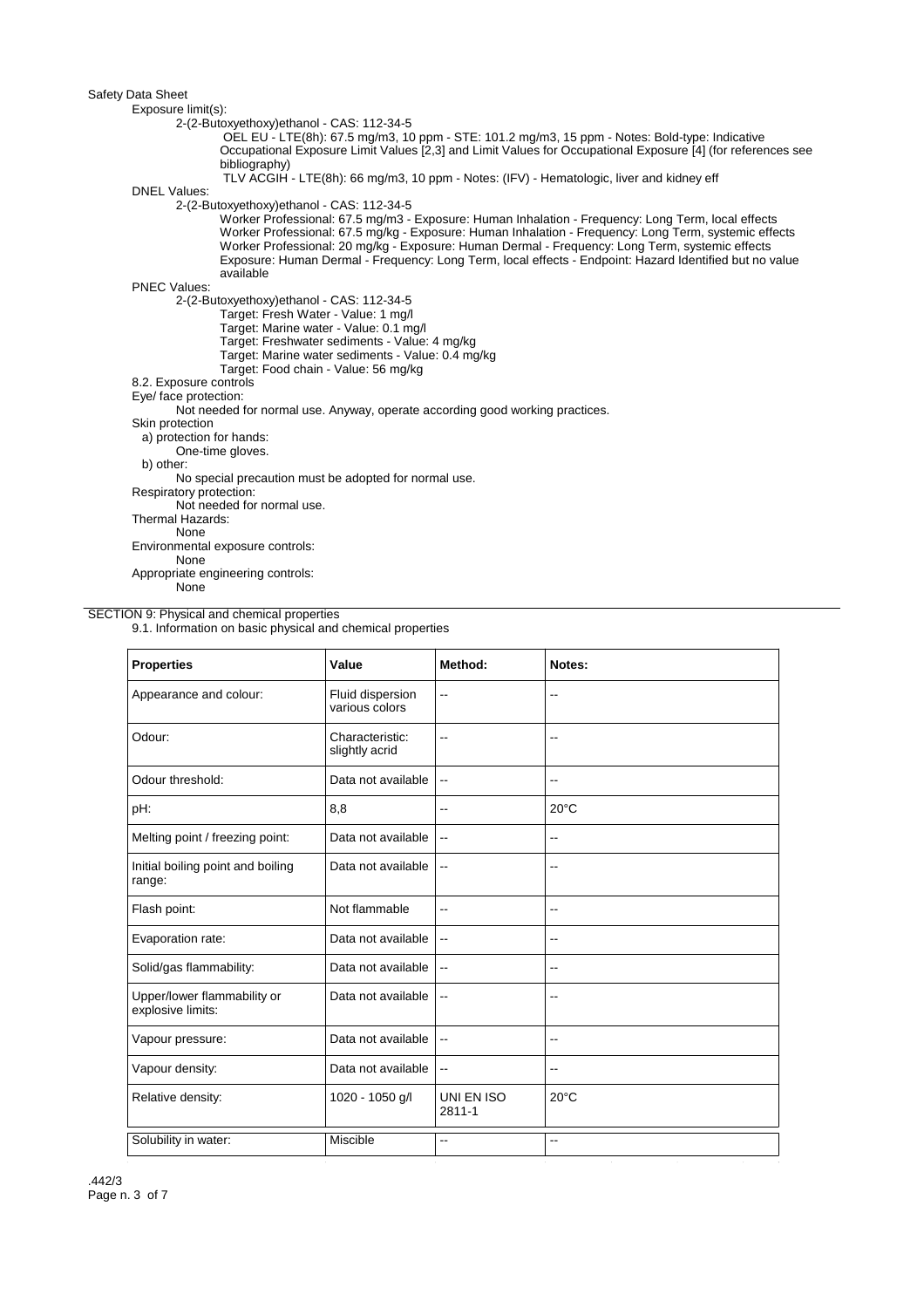| Solubility in oil:                           | Insoluble          | --                       | --             |
|----------------------------------------------|--------------------|--------------------------|----------------|
| Partition coefficient (n-octanol/<br>water): | Data not available | $\overline{\phantom{a}}$ |                |
| Auto-ignition temperature:                   | Data not available | $\sim$                   | --             |
| Decomposition temperature:                   | Data not available | $\overline{\phantom{a}}$ | --             |
| Viscosity:                                   | 1000 - 1300 cP     | ISO 2555                 | $20^{\circ}$ C |
| Explosive properties:                        | Data not available | $\overline{a}$           | --             |
| Oxidizing properties:                        | Data not available | $\overline{\phantom{a}}$ | --             |

# 9.2. Other information

| <b>Properties</b>                        | Value              | Method:        | Notes: |
|------------------------------------------|--------------------|----------------|--------|
| Miscibility:                             | Data not available | $\sim$ $\sim$  | $-$    |
| Fat Solubility:                          | Data not available | $-$            | $- -$  |
| Conductivity:                            | Data not available | $\overline{a}$ | $-$    |
| Substance Groups relevant<br>properties: | Data not available | $\sim$         | $- -$  |

| Note: The data herein refer to QC when the product was put on the market.                                           |
|---------------------------------------------------------------------------------------------------------------------|
| SECTION 10: Stability and reactivity                                                                                |
| 10.1. Reactivity                                                                                                    |
| Stable under normal conditions                                                                                      |
| 10.2. Chemical stability                                                                                            |
| Stable under normal conditions                                                                                      |
| 10.3. Possibility of hazardous reactions                                                                            |
| None                                                                                                                |
| 10.4. Conditions to avoid                                                                                           |
| Stable under normal conditions.                                                                                     |
| 10.5. Incompatible materials                                                                                        |
| None in particular.                                                                                                 |
| 10.6. Hazardous decomposition products                                                                              |
| None.                                                                                                               |
|                                                                                                                     |
| SECTION 11: Toxicological information                                                                               |
| 11.1. Information on toxicological effects                                                                          |
| Toxicological information of the mixture:                                                                           |
| Data not available                                                                                                  |
| Toxicological information of the main substances found in the mixture:                                              |
| 2-(2-Butoxyethoxy)ethanol - CAS: 112-34-5                                                                           |
| a) acute toxicity:                                                                                                  |
| Test: LD50 - Route: Oral - Species: Rat > 5000 mg/kg                                                                |
| Test: LD50 - Route: Skin - Species: Rabbit = 2764 mg/kg                                                             |
| b) skin corrosion/irritation:                                                                                       |
| Test: Skin Irritant - Species: Rabbit Positive                                                                      |
| c) serious eye damage/irritation:                                                                                   |
| Test: Eye Irritant - Species: Rabbit Positive                                                                       |
| d) respiratory or skin sensitisation:                                                                               |
| <b>Test: Skin Sensitization Negative</b>                                                                            |
| e) germ cell mutagenicity:                                                                                          |
| Test: Mutagenesis Negative - Notes: OECD 471                                                                        |
| g) reproductive toxicity:                                                                                           |
| <b>Test: Reproductive Toxicity Negative</b>                                                                         |
| 3-lodo-2-propynyl butylcarbamate - CAS: 55406-53-6                                                                  |
| a) acute toxicity:                                                                                                  |
| Test: LD50 - Route: Oral - Species: Rat > 300 mg/kg                                                                 |
| Test: LD50 - Route: Skin - Species: Rat > 2000 mg/kg                                                                |
| b) skin corrosion/irritation:                                                                                       |
| Test: Skin Irritant - Route: Skin - Species: Rabbit Negative                                                        |
| c) serious eye damage/irritation:                                                                                   |
| Test: Eye Corrosive - Species: Rabbit Positive                                                                      |
| d) respiratory or skin sensitisation:                                                                               |
| Test: Skin Sensitization - Route: Skin Positive                                                                     |
| i) STOT-repeated exposure:                                                                                          |
| Test: Respiratory Tract Irritant - Route: Inhalation Positive                                                       |
| Reaction mass of: 5-chloro-2-methyl-2H-isothiazol-3-one [EC no. 247-500-7] and 2-methyl-2H-isothiazol-3-one [EC no. |
| .442/3                                                                                                              |
| Page n. 4 of 7                                                                                                      |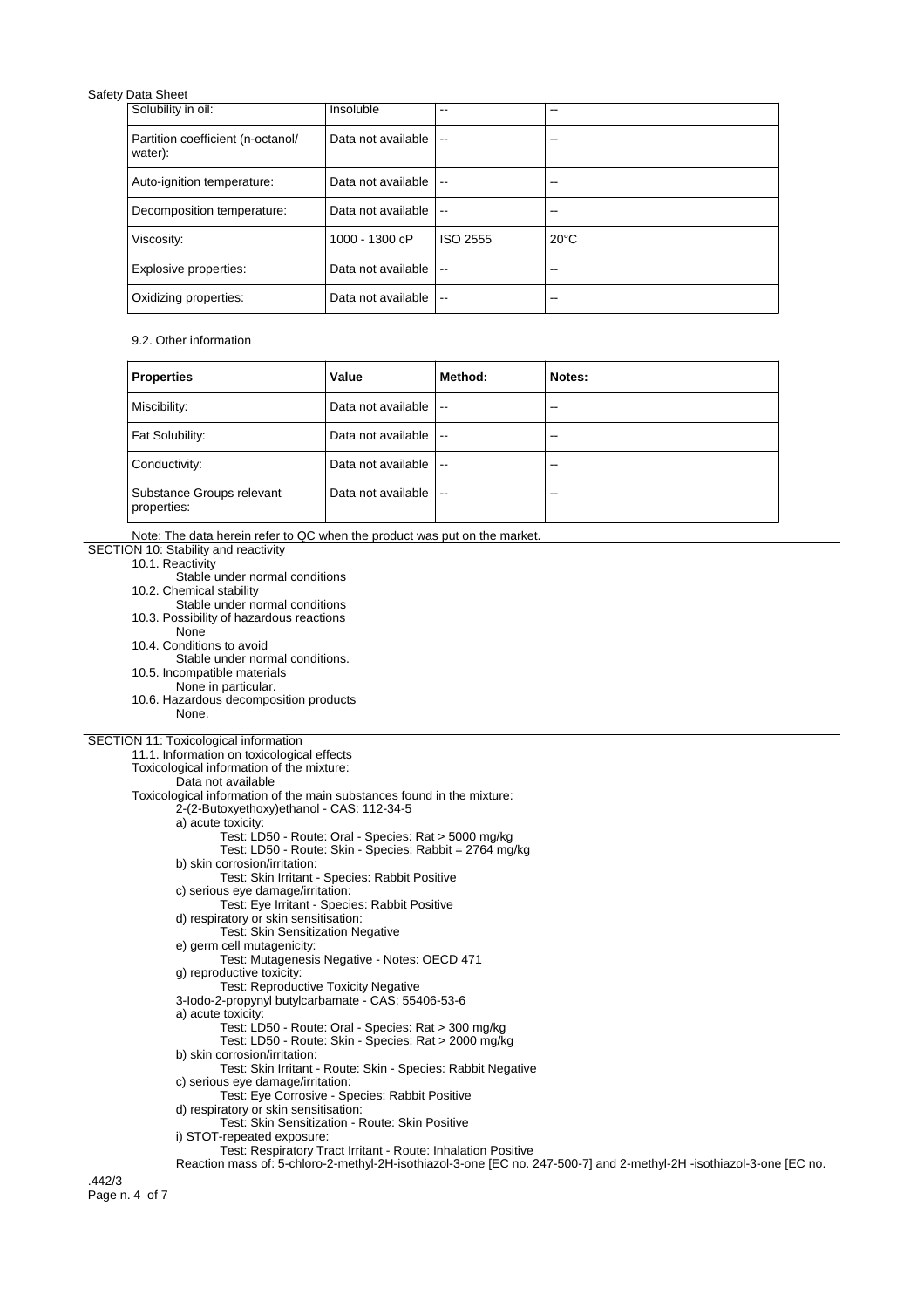220-239-6] (3:1)

- CAS: 55965-84-9

a) acute toxicity:

- Test: LD50 Route: Skin Species: Rabbit = 660 mg/kg
- Test: LC50 Route: Inhalation Aerosols Species: Rat = 2.36 mg/L Duration: 4h

d) respiratory or skin sensitisation:

- Test: Skin Sensitization Positive
- e) germ cell mutagenicity:

Test: Mutagenesis Negative

f) carcinogenicity:

Test: Carcinogenicity Negative

g) reproductive toxicity:

Test: Reproductive Toxicity Negative

If not differently specified, the information required in Regulation (EU)2015/830 listed below must be considered as N.A.: a) acute toxicity;

b) skin corrosion/irritation;

c) serious eye damage/irritation;

d) respiratory or skin sensitisation;

e) germ cell mutagenicity;

f) carcinogenicity;

g) reproductive toxicity;

h) STOT-single exposure; i) STOT-repeated exposure;

j) aspiration hazard.

SECTION 12:Ecological information

### 12.1. Toxicity

Adopt good working practices, so that the product is not released into the environment.

2-(2-Butoxyethoxy)ethanol - CAS: 112-34-5

a) Aquatic acute toxicity:

Endpoint: EC50 - Species: Daphnia > 100 mg/L - Duration h: 48 - Notes: Daphnia magna Endpoint: EC50 - Species: Daphnia = 2850 mg/L - Duration h: 24 - Notes: Daphnia magna Endpoint: IC50 - Species: Algae > 100 mg/L - Duration h: 96 - Notes: Scenedesmus subspicatus Endpoint: LC50 - Species: Fish = 1300 mg/L - Duration h: 96 - Notes: Lepomis macrochirus Endpoint: LC50 - Species: Fish = 2700 mg/L - Duration h: 24 - Notes: Carassius auratus 3-Iodo-2-propynyl butylcarbamate - CAS: 55406-53-6 a) Aquatic acute toxicity: Endpoint: EC50 - Species: Daphnia = 0.21 mg/L - Duration h: 48 - Notes: Daphnia magna Endpoint: IC50 - Species: Algae = 0.026 mg/L - Duration h: 72 - Notes: Desmodesmus subspicatus Endpoint: LC50 - Species: Fish = 0.43 mg/L - Duration h: 96 - Notes: Danio rerio b) Aquatic chronic toxicity: Endpoint: NOEC - Species: Fish = 0.0084 mg/L - Duration h: 840 - Notes: pimephales promelas Reaction mass of: 5-chloro-2-methyl-2H-isothiazol-3-one [EC no. 247-500-7] and 2-methyl-2H -isothiazol-3-one [EC no. 220-239-6] (3:1) - CAS: 55965-84-9 a) Aquatic acute toxicity: Endpoint: EC50 - Species: Daphnia = 0.1 mg/L - Duration h: 48 - Notes: Daphnia magna- OECD 202 Endpoint: EC50 - Species: Algae = 0.048 mg/L - Duration h: 72 - Notes: Pseudokirchnella subcapitata- OECD 201 12089 Endpoint: EC50 - Species: Fish = 0.22 mg/L - Duration h: 96 - Notes: Oncorhynchus mykiss- OECD 203 12.2. Persistence and degradability Reaction mass of: 5-chloro-2-methyl-2H-isothiazol-3-one [EC no. 247-500-7] and 2-methyl-2H -isothiazol-3-one [EC no. 220-239-6] (3:1) - CAS: 55965-84-9 Biodegradability: Readily biodegradable - Test: Oxygen consumption - Duration: Data not available - %: Data not available - Notes: OECD 301 D (Closed-Bottle-Test) 12.3. Bioaccumulative potential 3-Iodo-2-propynyl butylcarbamate - CAS: 55406-53-6 Bioaccumulation: Not bioaccumulative - Test: log Kow 2.8 - Duration: Data not available - Notes: Data not available Reaction mass of: 5-chloro-2-methyl-2H-isothiazol-3-one [EC no. 247-500-7] and 2-methyl-2H -isothiazol-3-one [EC no. 220-239-6] (3:1)

- CAS: 55965-84-9

Bioaccumulation: Not bioaccumulative - Test: log Kow -0.75 - Duration: Data not available - Notes: Data not available

12.4. Mobility in soil

Data not available

12.5. Results of PBT and vPvB assessment

vPvB Substances: None - PBT Substances: None

12.6. Other adverse effects

None

SECTION 13: Disposal considerations

13.1. Waste treatment methods

Recover if possible. In so doing, comply with the local and national regulations currently in force.

Waste should not be disposed of by release to sewers.

Contaminated packaging thinners and cleaning diluents must be landfilled.

.442/3 Page n. 5 of 7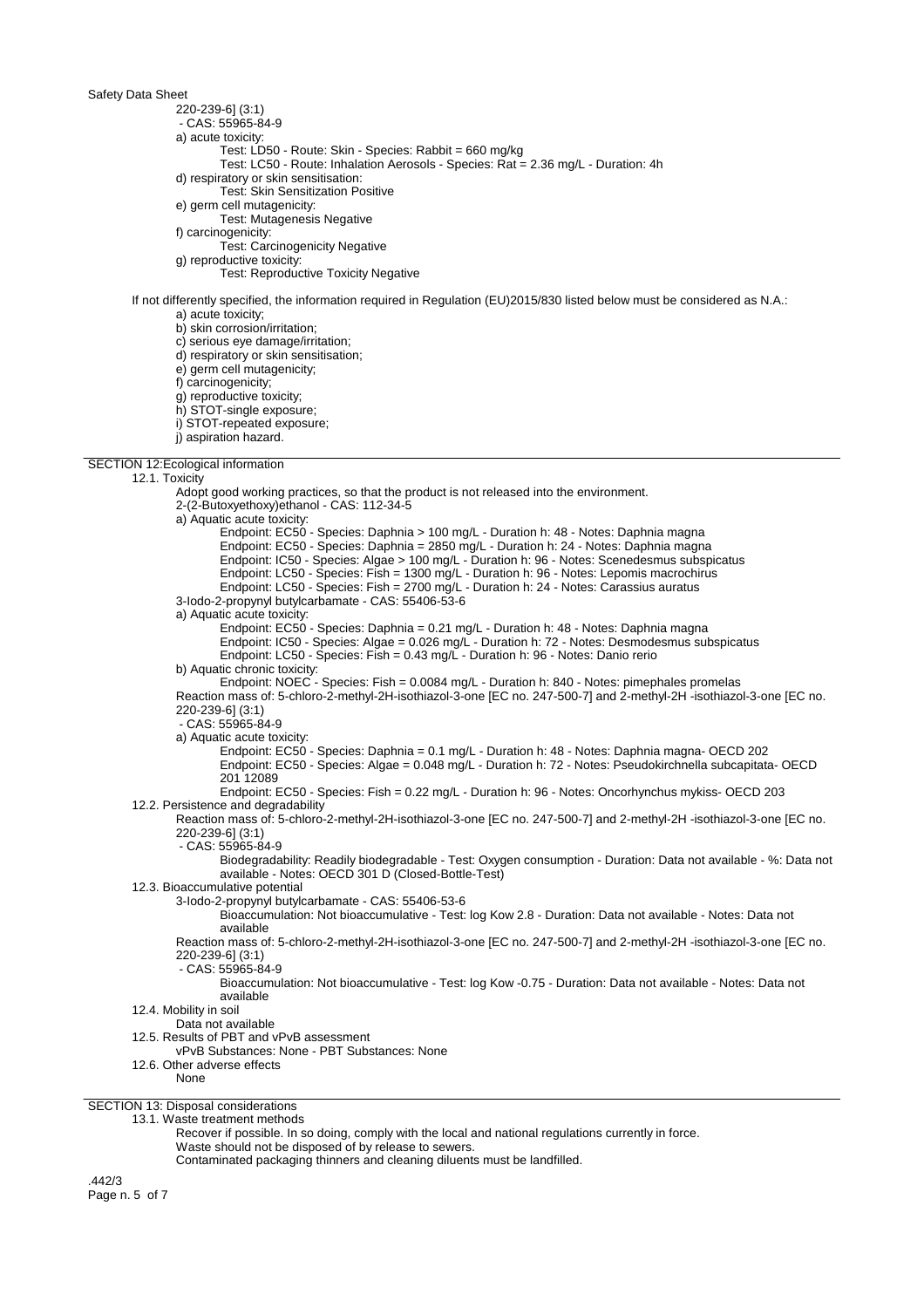SECTION 14: Transport information 14.1. UN number Not classified as dangerous in the meaning of transport regulations. 14.2. UN proper shipping name Data not available 14.3. Transport hazard class(es) Data not available 14.4. Packing group Data not available 14.5. Environmental hazards ADR-Enviromental Pollutant: No Data not available 14.6. Special precautions for user Data not available 14.7. Transport in bulk according to Annex II of Marpol and the IBC Code Data not available SECTION 15: Regulatory information 15.1. Safety, health and environmental regulations/legislation specific for the substance or mixture DIR.2004/42/CE. Subcategory e Type BA limit COV 130 g/l. Contained in product < 130 g/l. Regulation (EU) No 528/2012 and subsequent amendments. This product contains biocides. Active ingredients: 3-iodoprop-2-ynyl N-butylcarbamate (IPBC) Dir. 98/24/EC (Risks related to chemical agents at work). Directive 2000/39/CE (Occupational exposure limit values) and subsequent modifications: 2004/37/CE, 2006/15/CE and 2009/161/UE. Regulation (EC) n. 1907/2006 (REACH) Regulation (EC) n. 1272/2008 (CLP) Regulation (EC) n. 790/2009 (ATP 1 CLP) and (EU) n. 758/2013 Regulation (EU) 2015/830 Regulation (EU) n. 286/2011 (ATP 2 CLP) Regulation (EU) n. 618/2012 (ATP 3 CLP) Regulation (EU) n. 487/2013 (ATP 4 CLP) Regulation (EU) n. 944/2013 (ATP 5 CLP) Regulation (EU) n. 605/2014 (ATP 6 CLP) Restrictions related to the product or the substances contained according to Annex XVII Regulation (EC) 1907/2006 (REACH) and subsequent modifications: None Where applicable, refer to the following regulatory provisions : Directive 2003/105/CE ('Activities linked to risks of serious accidents') and subsequent amendments. Regulation (EC) nr 648/2004 (detergents). 1999/13/EC (VOC directive) Provisions related to directives 82/501/EC(Seveso), 96/82/EC(Seveso II): Data not available 15.2. Chemical safety assessment No SECTION 16: Other information Full text of phrases referred to in Section 3: H319 Causes serious eye irritation. H332 Harmful if inhaled. H302 Harmful if swallowed. H318 Causes serious eye damage. H317 May cause an allergic skin reaction. H335 May cause respiratory irritation. H400 Very toxic to aquatic life. H410 Very toxic to aquatic life with long lasting effects. H314 Causes severe skin burns and eye damage. H301 Toxic if swallowed. H311 Toxic in contact with skin. H331 Toxic if inhaled. Paragraphs modified from the previous revision: SECTION 1: Identification of the substance/mixture and of the company/undertaking SECTION 2: Hazards identification SECTION 3: Composition/information on ingredients SECTION 4: First aid measures SECTION 5: Firefighting measures SECTION 6: Accidental release measures SECTION 7: Handling and storage SECTION 8: Exposure controls/personal protection SECTION 9: Physical and chemical properties

- SECTION 10: Stability and reactivity
- SECTION 11: Toxicological information
- SECTION 12:Ecological information

.442/3 Page n. 6 of 7